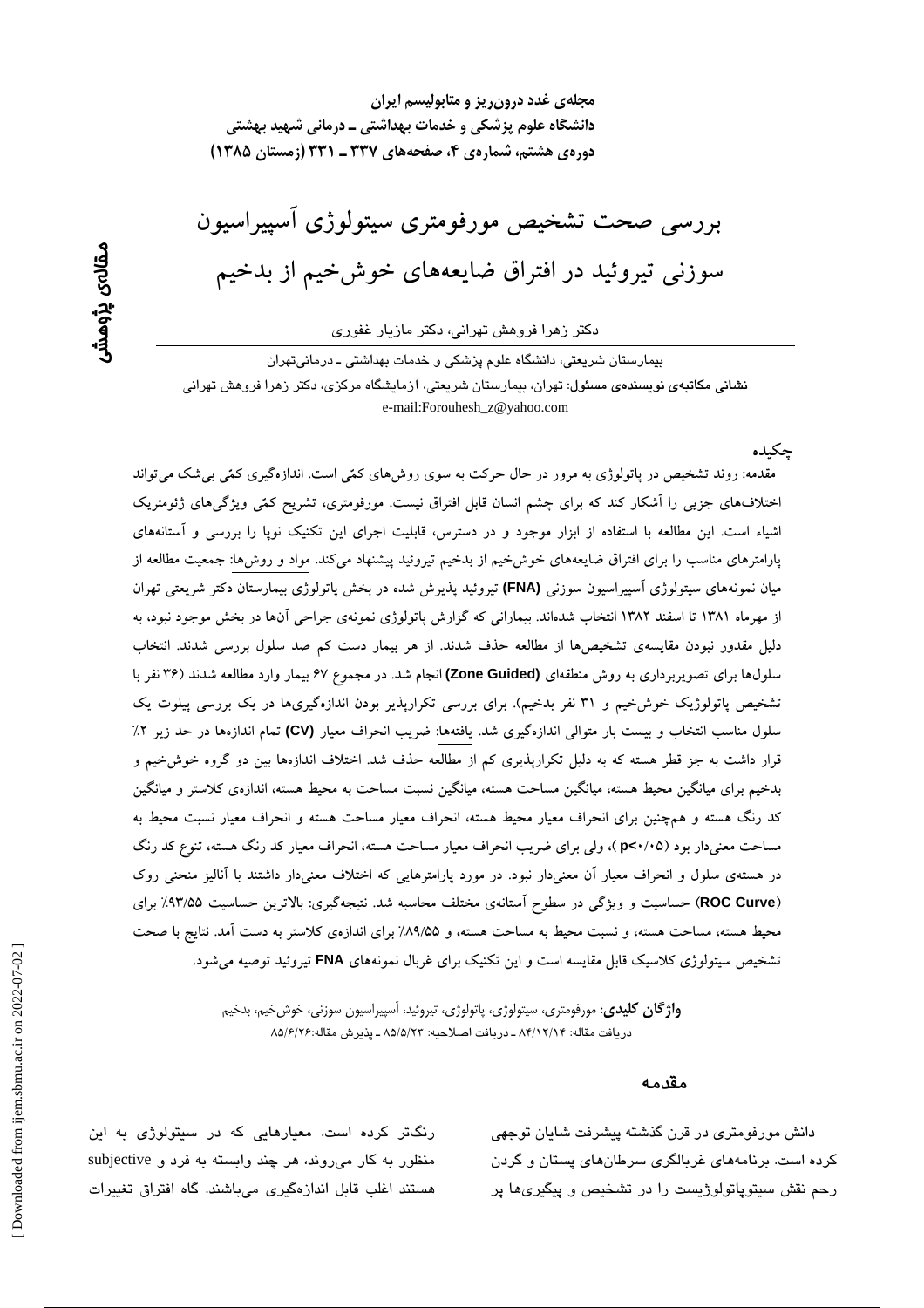واکنشی از بدخیمی برای سیتوپاتولوژیست دشوار میشود، زیرا با توجه به خطاهای باصره ارزیابی subjective اندازهها، دقت و تکرار پذیری کمتری به نسبت شناسایی الگوی کلی سلولها دارد. در این موارد اندازهگیری objective پارامترهای کمی میتواند راهگشا باشد. اندازه گیری کمی همچنین بی شک میتواند اختلافهای جزیی را آشکار کند که برای چشم انسان قابل افتراق نیست.

به طور کلی روند تشخیص در پاتولوژی به مرور در حال حرکت به سوی روشهای کمی است. روشهای گوناگون درجهبندی در هپاتیت، رد پیوند کلیه، قلب و در آترواسکلروز شاهدی بر این امر هستند. آنچه در گذشته به نام لنفوم سلول بزرگ شناخته می شد، باید امروز از معیارهای عددی مشخصی برای مساحت هسته پیروی کند. معیارهای کمی و عددی راه را برای بایگانی دراز مدت اطلاعات بیماران و کنترل کیفی دقیقتر باز میکند. همچنین سیستمهای هوشمندی از این دست میتوانند به عنوان «مشاور» مورد استفاده قرار گیرند و در حقیقت تجربهی انسان را نشر دهند. این سیستمها در حال حاضر به طور وسیعی برای غربالگری خودکار نمونههای پاپ اسمیر به کار مىروند.

کامپیوترها، دوربینهای دیجیتال و ابزار دیگر مورد استفاده در مورفومتری فراوانتر و ارزانتر از گذشته در دسترس هستند. با این وجود به دلیل تجربهی کم در این زمینه و عدم آشنایی با روشهای استاندارد انتخاب، اندازهگیری و کالیبراسیون و مشخص نبودن معیارهایی که بهترین افتراق را حاصل آورد، استفاده از این تکنیک فراگیر و روزمره نشده است. تعداد مقالهها و کتابهای مورفومتری و سیتومتری به سرعت در حال افزایش است<sup>۰-۰</sup> و مطالعهها بر روی انواع ضایعههای ارگانهای گوناگون در حال انجام است. رایت، ٔ لوک<sup>٬</sup> و ناگاشیما<sup>٬</sup> هر یک پارامتر*ه*ای مورفومتریک مختلفی را برای استفاده در افتراق ضایعههای خوشخیم تیروئید از بدخیم معرفی کرده و آزمودهاند؛ ولی تأکید شده است که آستانهها و ارقام پیشنهاد شده در هر مطالعه فقط راهنما بوده و در حال حاضر هر آزمایشگاه میتواند از آستانههای ویژهی خود استفاده کند.

در این راستا، مطالعهی حاضر با توجه به محدودیتهای موجود در امکانات و منابع، با استفاده از ابزار موجود و در دسترس، اولاً قابلیت اجرای این تکنیک نوپا را در کشور بررسی نموده و ثانیاً با در نظر گرفتن روشها وتکنیکهای

فیکساسیون و رنگآمیزی مرسوم در ایران پارامترهای .<br>مناسب و آستانههایشان را برای افتراق ضایعههای خوشخیم تیروئید از بدخیم پیشنهاد میکند.

## موا د و روشها

در این مطالعهی مقطعی<sup>:</sup> جمعیت مورد مطالعه از میان تمام نمونههای سیتولوژی آسپیراسیون سوزنی (FNA) تیروئید پذیرش شده در بخش پاتولوژی بیمارستان دکتر شریعتی تهران از مهر ماه ۱۳۸۱تا اسفند ماه ۱۳۸۲ انتخاب شد. بیمارانی که نمونهی جراحی (بیوپسی اکسیژنال<sup>ة</sup> یا تیروئیدکتومی) و گزارش پاتولوژی آنها در بخش موجود نبود، به دلیل مقدور نبودن مقایسهی تشخیصها از مطالعه حذف شدند. همچنین نمونههای کم سلول که معیارهای مورفومتری در مورد آنها قابل رعایت نبود، کنار گذاشته شدند. در مجموع ۶۷ بیمار وارد مطالعه شدند که ۳۶ نفر تشخیص پاتولوژیک خوشخیم (۴ مورد آدنوم هورتل، ۱۲ مورد آدنوم فولیکولر و ۲۰ مورد گواتر آدنوماتو) و ۳۱ نفر تشخيص پاتولوژيک بدخيم (۲ مورد کارسينوم تمايز نيافته و ۲۹ مورد کارسینوم پاپیلر) داشتند. نتایج مورفومتری با گزارش پاتولوژی (به عنوان استاندارد طلایی<sup>iii</sup>) مقایسه شدند.

نمونههای سیتولوژی در بخش پاتولوژی با الکل فیکس و به روش پاپانیکولائو رنگآمیزی شدند. اسلایدهای سیتولوژی بدون اطلاع از گزارش آنها مورد بررسی مورفومتریک قرار گرفتند. از هر بیمار دست کم صد سلول اندازهگیری شد. انتخاب سلولها برای تصویر برداری به روش منطقهای" انجام شد. در این روش کل نمونه جارو شده و سلولها و کلاسترهایی که بین دو خط موازی قراردادی (با فاصلهی مشخص و استاندارد) واقع میشدند، مورد سنجش قرار گرفتند. تصاویر در اندازهی ۷۰۴×۷۰ پیکسل رنگی ۲۴ بیت (۸ بیت برای هر رنگ) در قالب bmp ذخیره شدند. پس از تبدیل به تصاویر سیاه و سفید (۲۵۶ سایەی خاکستری)، اندازەگیری۱ه با کمک ماوس توسط بستهی نرمافزاری Image Tool نسخه ۳/۰ دانشگاه تگزاس انجام شد. کالیبراسیون نرمافزاری با کمک یک لام نئوبار

i- Cross sectional

ii- Exisional biopsy

iii- Gold standard

iv-Zone guided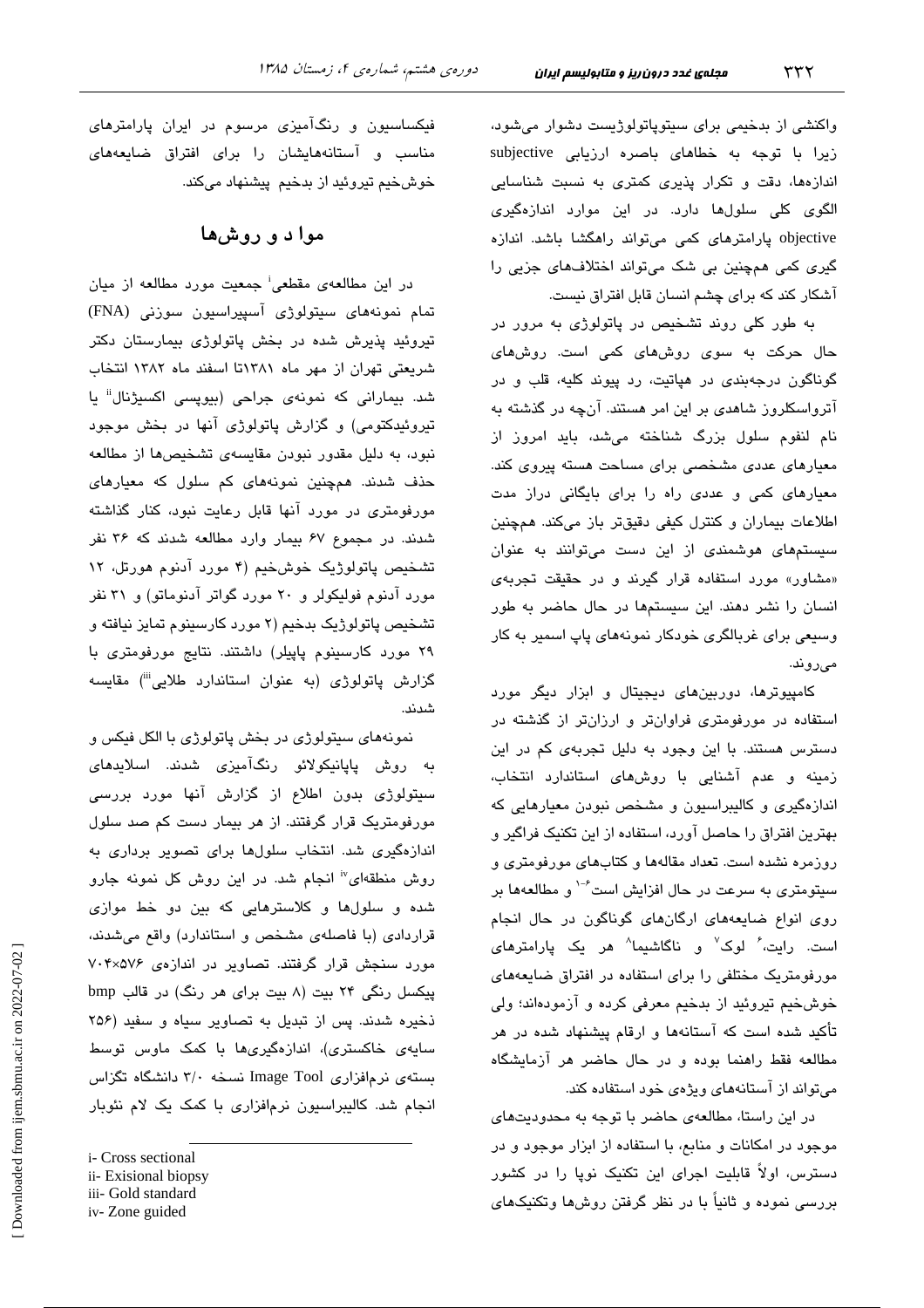انجام شد. کالیبراسیون فوتومتریک به دلیل فراهم نشدن فيلترهاي كاليبراسيون مربوط انجام نشد.

پارامترهای اندازهگیری شده شامل میانگین محیط هسته، میانگین مساحت هسته، میانگین نسبت مساحت به محیط هسته و میانگین کد رنگ هسته، اندازهی (مساحت) كلاستر و همچنين انحراف معيار محيط هسته، انحراف معيار مساحت هسته، انحراف معيار نسبت محيط به مساحت و ضريب انحراف معيار كد رنگ هسته، ضريب انحراف معيار مساحت هسته، انحراف معیار کد رنگ هسته، تنوع کد رنگ در هستهی سلول و انحراف معیار آن بودند. دلیل انتخاب این پارامترها، حضور آنها در مطالعههای مشابه و امید به قابلیت افتراق آنها بود. پارامترهایی که در مطالعههای قبلی موفق

نبودند یا اندازهگیری آنها نیازمند ابزار ویژه و غیر قابل دسترس بود وارد مطالعه نشدند.

### بافتهها

از میان ۳۶ مورد خوشخیم، ۳۰ مورد گزارش سيتولوژي منفي، ۵ مورد مشکوک و يک مورد مثبت وجود داشت. در مقابل ۳۱ بیمار با جواب پاتولوژی مثبت، یک مورد سیتولوژی منفی، ۳ مورد مشکوک و ۲۷ مورد سیتولوژی مثت داشتند.

جدول ١- نتايج ميانگين و انحراف معيار پارامترها

| پارامتر                                                       | گروه   | ميانگين                                   | انحراف معيار                      |
|---------------------------------------------------------------|--------|-------------------------------------------|-----------------------------------|
| محيط هسته * Peri                                              | خوشخيم | $\mathbf{Y}^{\mathbf{q}}/\cdot\mathbf{Y}$ | $\tau/\Lambda$ ۶                  |
|                                                               | بدخيم  | TO/AV                                     | $\Delta/\cdot$ $\Upsilon$         |
| انحراف معيار محيط هسته * Peri-SD                              | خوشخيم | $\tau/\tau$                               | $\cdot/\sqrt{2}$                  |
|                                                               | بدخيم  | $\mathcal{F}/\mathcal{F}$                 | $1/\tau$                          |
| مساحت هسته <sup>*</sup> Area                                  | خوشخيم | Q(1)                                      | 18/09                             |
|                                                               | بدخيم  | $\Lambda$ 9/9V                            | Yf/Y                              |
| انحراف معيار مساحت هسته * Area-SD                             | خوشخيم | Yf/VQ                                     | $f/\Lambda$ .                     |
|                                                               | بدخيم  | $Yf/\Delta Y$                             | 9/6                               |
| CV مساحت هسته* Area-CV                                        | خوشخيم | YY/V                                      | $\Upsilon/\Upsilon\Lambda$        |
|                                                               | بدخيم  | $\Upsilon V/\cdot V$                      | $V/\cdot$ ۴                       |
| Area / Peri Ratio * هسته                                      | خوشخيم | $Y/\cdot$                                 | .799                              |
|                                                               | بدخيم  | $\Delta/\Lambda$ .                        | $\cdot$ /0 $\wedge$               |
| انحراف معيار محيط/مساحت * Area / Peri-SD                      | خوشخيم | $\frac{4}{3}$                             | .705                              |
|                                                               | بدخيم  | $\Delta/\Lambda$ .                        | $\cdot/\Delta\Lambda$             |
| کد رنگ ٔ GrayLevel                                            | خوشخيم | $\Upsilon \Upsilon \setminus \Lambda$     | $\mathbf{Y} \cdot / \mathbf{Y}$ ۶ |
|                                                               | بدخيم  | $YY/Y/\gamma\Lambda$                      | V/FQ                              |
| انحراف معیار کد رنگ بیمار ${\rm GrayLevel\text{-}SD}^\dagger$ | خوشخيم | 11/99                                     | $f/\sqrt{2}$                      |
|                                                               | بدخيم  | 17/17                                     | $\tau/95$                         |
| تنوع کد رنگ در سلول ٔ CVGray                                  | خوشخيم | V/AQVT                                    | $Y/\Delta\Delta$                  |
|                                                               | بدخيم  | 9/6                                       | 1/15                              |
| $\text{CVGray-SD}^{\dagger}$ انحراف معیار تنوع کد رنگ         | خوشخيم | $Y/\Delta Y$                              | .709                              |
|                                                               | بدخيم  | Y/YY                                      | .7919                             |
| اندازەى كلاستر " Cluster                                      | خوشخيم | $Y\Delta F/Y$                             | $\Delta \mathcal{F}/\Delta$       |
|                                                               | بدخيم  | <b>TYV/17</b>                             | $V/\gamma$                        |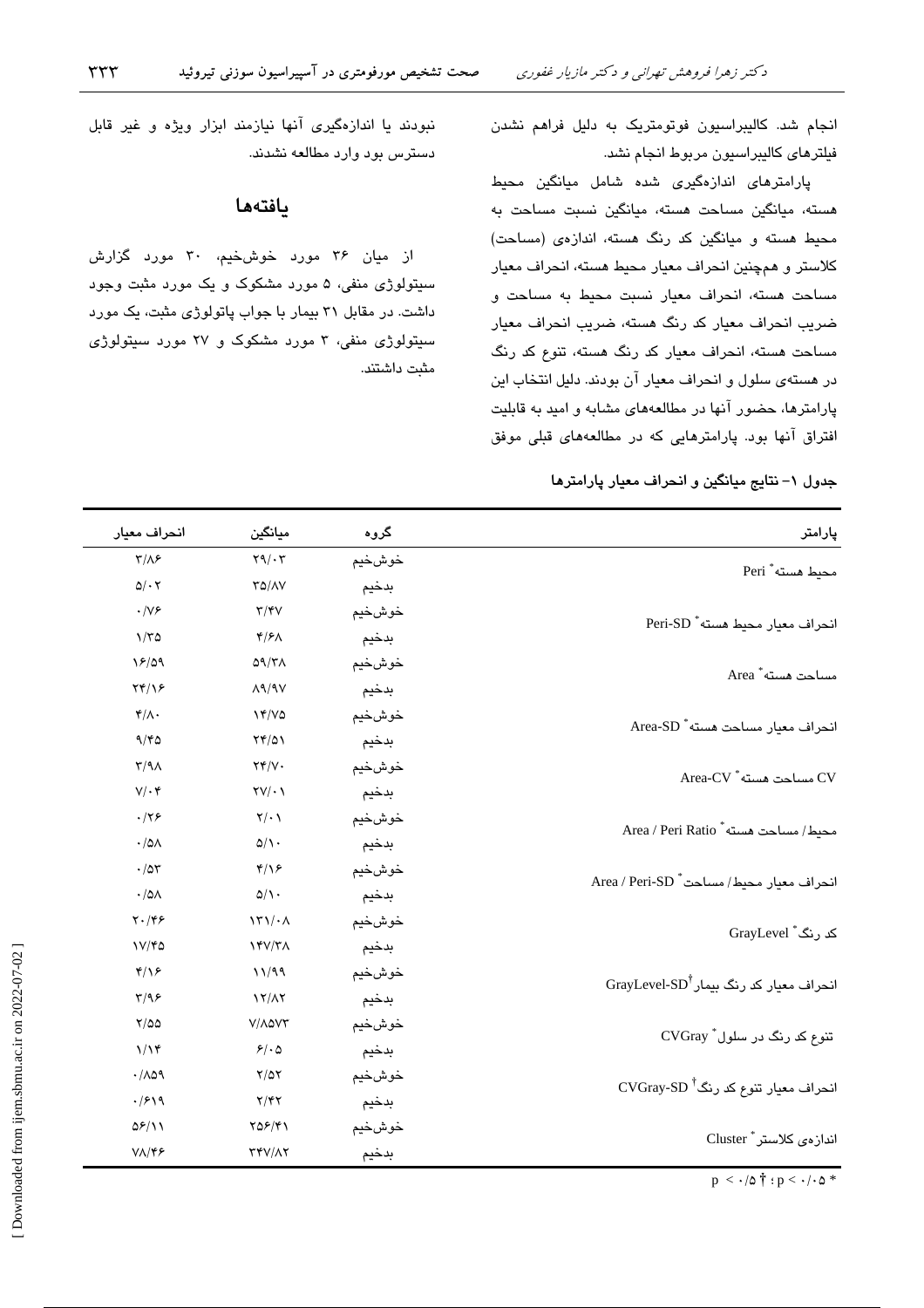|                                        | آستانه                                   |                                     |                                  |
|----------------------------------------|------------------------------------------|-------------------------------------|----------------------------------|
|                                        |                                          | حساسيت                              | ويژگى                            |
| محيط هسته Peri                         | $\mathbf{r} \cdot / \mathbf{v}$          | 94.7                                | $V\backslash/\mathcal{F}$        |
|                                        | $\Upsilon \Upsilon / \Upsilon$           | $\Lambda$ 9/00                      | $\Lambda \cdot / \mathcal{F}$ .  |
|                                        | $\Upsilon \Upsilon / V$ ۹                | $V/\sqrt{9}$ .                      | $\Lambda \Delta/V$               |
| مساحت هسته Area                        | 55/27                                    | 94.7                                | $V\Upsilon/\mathcal{F}$          |
|                                        | $\mathsf{FV}/\mathsf{V}\Lambda$          | $\Lambda$ 9/00                      | $\Lambda \cdot / \mathcal{F}$    |
|                                        | $V\cdot/\Delta$ \                        | $V/\sqrt{9}$ .                      | $\Lambda\Delta/V$                |
| کد رنگ GrayLevel                       | 144/07                                   | $\Delta V/\gamma$ .                 | $V\backslash/\mathcal{F}$        |
|                                        | 141/78                                   | $\Delta Y/F$                        | $\Lambda \cdot / \mathcal{F}$    |
|                                        | 10.111                                   | $\frac{4}{11}$                      | $\Lambda\Delta/\mathrm{V}$       |
| Area / Peri Ratio مصاحت هسته           | $\tau/\gamma$ .                          | 94.7                                | $V\1/\epsilon$                   |
|                                        | $Y/\gamma$                               | $\Lambda$ ۹/۵۵                      | $\Lambda \cdot / \mathcal{F}$    |
|                                        | Y/Y                                      | $V/\sqrt{9}$ .                      | $\Lambda \Delta/V$               |
| انحراف معيار محيط هسته Peri-SD         | $\mathfrak{r}/\mathfrak{r}$ .            | 55/7.                               | $V\backslash/\mathcal{F}$        |
|                                        | 4/79                                     | $\Delta V/\gamma$ .                 | $\Lambda \cdot / \epsilon \cdot$ |
|                                        | $\mathbf{f}/\mathbf{f}\mathbf{V}$        | $\Delta Y/F$                        | $\Lambda \Delta/\Upsilon$        |
| انحراف معيار مساحت هسته Area-SD        | 1V/T                                     | $V/\sqrt{9}$ .                      | $V\backslash/\mathcal{F}$        |
|                                        | $\mathbf{Y} \cdot / \cdot \mathbf{V}$    | 55/7.                               | $\Lambda \cdot / \mathcal{F}$ .  |
|                                        | $\mathbf{Y}\cdot/\mathbf{Y}\mathbf{Y}$   | $\Delta V/\Upsilon \cdot$           | $\Lambda \Delta/\mathfrak{r}$    |
| انحراف معيار محيط/مساحت Area / Peri-SD | ۴/۴۵                                     | $\Lambda$ ۴/۲۰                      | $V\1/\mathcal{F}$                |
|                                        | 4/04                                     | $V/\sqrt{9}$ .                      | $\Lambda \cdot / \mathcal{F}$ .  |
|                                        | $\mathfrak{r}/\mathfrak{r}$              | $VT/V$ .                            | $\Lambda \Delta/\mathfrak{r}$    |
| تنوع کد رنگ در سلول CVGray             | $\Lambda/\cdot$ $\Delta$                 | $\mathcal{Y}/\mathcal{Y}$ .         | $V\backslash/\mathcal{F}$        |
|                                        | 8/18                                     | $\mathbf{r}\mathbf{r}/\mathbf{r}$ . | $\Lambda \cdot / \mathcal{F}$    |
|                                        | $5/4\lambda$                             | $\Gamma \backslash /S$ .            | $\lambda\Delta/V$                |
| اندازەى كلاستر Cluster                 | $\mathbf{r} \cdot \mathbf{r}/\mathbf{r}$ | $\Lambda$ 1/00                      | $V\1/\epsilon$                   |
|                                        | T.9/09                                   | $\Lambda$ ۴/۲.                      | $\Lambda\cdot/\mathcal{F}$       |
|                                        | $\Upsilon\setminus\cdot/\Lambda\Upsilon$ | $V/\sqrt{9}$ .                      | $\Lambda \Delta/V$               |

ه ی هشتم، شمارهی ۴، زمستان ۱۳۸۵

جدول ۲– تحلیل حساسیت و ویژگی در مقادیر مختلف آستانه (ROC curve)

در ابر رسے مورفومتریک برای بررسے تکراریڈیر بودن انداز دگیری ها در مورد هر یک از بارامترها طل یک بررس*ت* بيلوت یک سلول مناسب انتخاب و بيست بار متوالي اندازهگیری شد. ضربب انحراف معبار (CV) تمام اندازهها در حد زیر ۱٪ قرار داشت، به جز قطر هسته (CV=⁄.۱۱) که به دلیل تکرار بذیری کم از مطالعه حذف شد.

میانگین و انحراف معیار پارامترهای اندازهگیری شده به تفکیک گروه (خوش خیم و بدخیم) در جدول ۱ مشاهده مے شود.

برای آزمودن وجود اختلاف قابل توجه بین دو گروه خوش خیم و بدخیم، آزمون تی تمام پارامترهای اندازهگیری شده انجام شد. اختلاف برای میانگین محیط هسته،میانگین مساحت هسته، میانگین نسبت مساحت به محیط هسته و مبانگین کد رنگ هسته، اندازه*ی* کلاستر و هجچنین برای انحراف معيار محيط هسته، انحراف معيار مساحت هسته، انحراف معيار نسبت محيط به مساحت و ضربب انحراف معیار کد رنگ هسته معنی دار بود (p< ۰/۰۵) در مقابل، این اختلاف براي ضربب انجراف معيار مساحت هسته، انجراف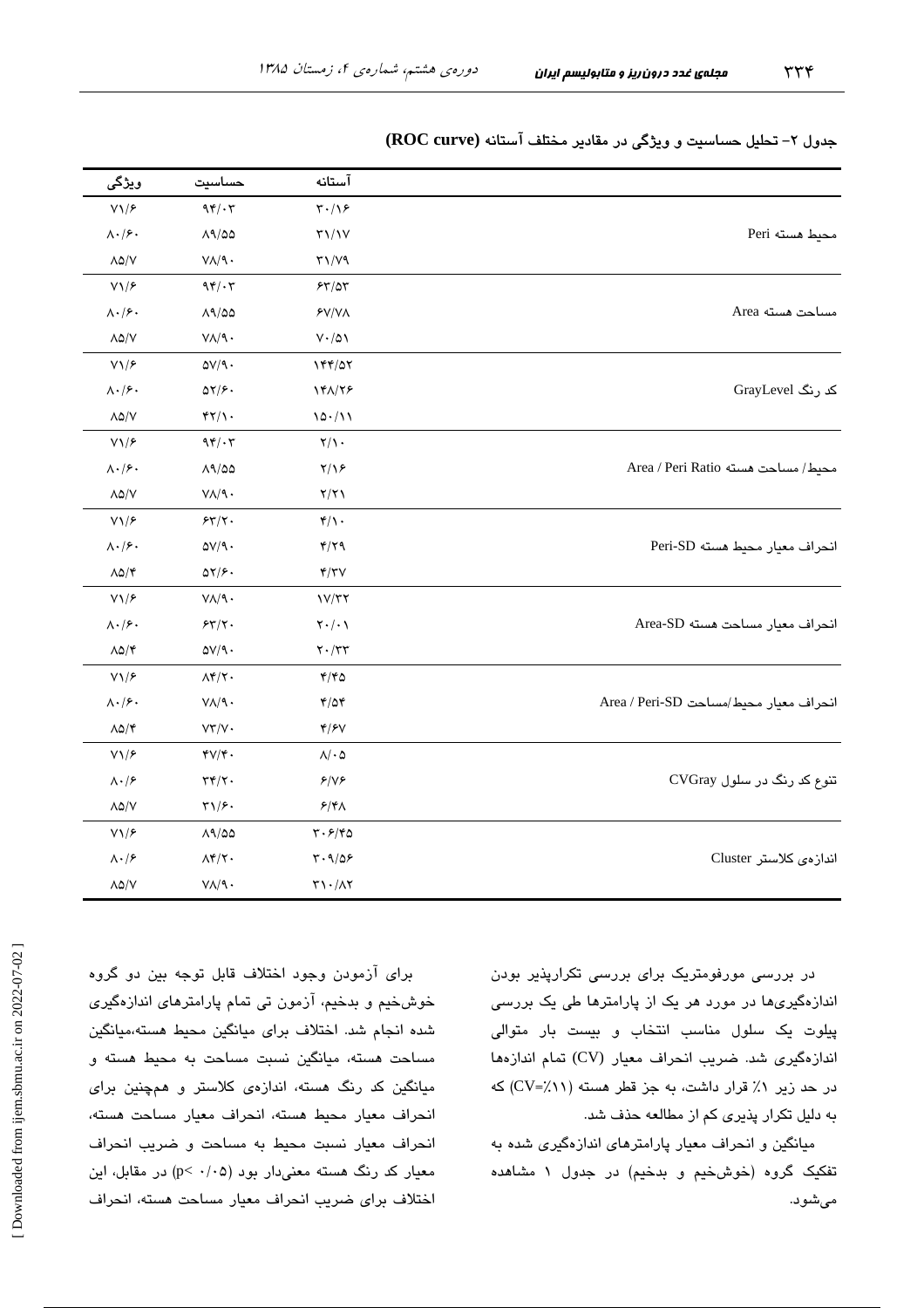معیار کد رنگ هسته، تنوع کد رنگ در هسته سلول و انحراف معيار آن معنى دار نيود.

در مورد پارامترهایی که اختلاف معنیدار نشان دارند، آنالیز منحنی ROC یا (Receiver operator Characteristic) انجام شد و حساسیت و ویژگی پارامترها در سطوح آستانهی مختلف محاسبه شد که در جدول ۲ به طور خلاصه آمده است.

با در نظر گرفتن گزارش پاتولوژی به عنوان استاندارد طلایی و با استفاده از سطوح آستانهی به دست آمده نتایج مورفومتری به قرار زیر میباشد:

از ۳۶ نمونهی خوشخیم، ۲۶ مورد نتیجه، منفی، ۵ مورد مشکوک و ۵ مورد مثبت کاذب بودند. از ۳۱ نمونهی بدخیم، ۲۴ مورد بدخیم، ۵ مورد مشکوک و ۲ مورد منفی کاذب ىو دند.

از مقایسهی دو روش مورفومتری و سیتولوژی با در نظر گرفتن پاسخهای «مشکوک» این دو روش به صورت «مثبت» میتوان حساسیت و ویژگی نهایی به دست آمده از این دو شیوهی تشخیص را با یکدیگر مقایسه کرد. نتیجهی این مقایسه در نمودار ۳ مشاهده میشود. حساسیت برای سیتولوژی ۹۶/۷۷ و برای مورفومتری ۹۳/۵۵، و ویژگی آنها به ترتیب ۸۳/۳۳ و ۷۲/۲۲ به ست آمد. هر دو مورد کارسینوم تمایز نیافته در روش مورفومتری به درستی تشخيص داده شدند.

## نتىجەگىرى

تکراریذیری کم اندازهگیری قطر بزرگ هسته احتمالاً به این دلیل است که ارزیابی شکل غیر هندسی هسته و تخمین این که سلول در کدام جهت بزرگترین قطر را دارا است، کاملاً وابسته به فرد است و هر بار قطر متفاوتی از سلول اندازهگیری می شود.

دو گروه خوشخیم و بدخیم در زمینهی انحراف معیار کد رنگ هسته (Gray Level-SD)، تنوع کد رنگ در هستهی سلول (CV Gray) و انحراف معیار تنوع کد رنگ CV Gray) (SD – تفاوت معنى دارى نداشتند. اين مسأله ممكن است به دلیل کاریولیز مختصر هستهها در فیکساسیون با تأخیر و هوموژن شدن کروماتین آنها رخ داده باشد. میانگین کد رنگ هسته در سلولهای خوشخیم ۱۳۱ و در سلولهای بدخیم

۱۴۸ بود. این به آن معنی است که به طور میانگین، هستهی سلولهای خوشخیم تیرهتر و پررنگتر از هستهی سلول های بدخیم است (کد صفر نمایانگر سیاه و کد ۲۵۵ نشانگر سفید است)، علت این مسأله وجود هستههای وزیکوله و انکلوزیونهای کانت داخل هستههای بدخیم مے باشد.

با توجه به معنى دار نبودن اختلاف انحراف معيار (CV) مساحت هسته دو گروه، به نظر میرسد که اختلاف معنیدار انحراف معیار مساحت هسته بیش از آنکه دال بر تنوع اندازهها در گروه باشد (که خود ناشی از ناهمسانی یا هتروژن بودن سلولها میباشد)، احتمالاً به دلیل اختلاف واقعی اندازههای میانگین در دو گروه است. شیوهی انتخاب منطقهای<sup>:</sup> سلولها برای تصویر برداری به صحت این ادعا میافزاید. در مورد سایر پارامترها از جمله محیط هسته، مساحت هسته، نسبت مساحت به محيط هسته و انحراف معیار هر یک از آنها و اندازهی کلاستر، اختلاف قابل توجهی بین دو گروه وجود دارد به این صورت که میزان آنها در سلول های بدخیم بیش از سلول های خوش خیم میباشند. تفسیر آن در سیتولوژی، بزرگتر بودن سلولها و كلاسترهاى بدخيم است.

در بررسی منحنیهای ROC سطوح آستانهی ( cut-off value) مختلفی برای معیارها قابل استفاده باشد. راه حلی که به نظر مناسب رسید، تعریف دو سطح پایین و بالا است به گونهای که سطح آستانهی پایین، دست کم ویژگی ۷۰٪ داشته باشد و سطح آستانهی بالا ویژگی بالاتر از ۸۵٪ به دست آورد. در این صورت سطح آستانهی پایین، در سطح یک آزمون غربالگری متوسط با حساسیت بالاتر عمل خواهد کرد و سطح آستانهی بالا، به عنوان یک آزمون تشخیصی متوسط با حساسیت کمتر کاربرد خواهد داشت. میتوان مقادیر کمتر از سطح پایین را «منفی» مقادیر بزرگتر از سطح بالا را «مثبت» و مقادیر بینابین را، همانگونه که در سپتولوژی مرسوم است، «مشکوک» نامگذاری نمود. به طبع تصمیم در مورد اقدام تشخیصی یا درمانی لازم در موارد مشکوک مانند گذشته، بالینی و بر عهدهی پزشکان خواهد بود. چنین تجربهای در مطالعه Boon ME نیز سابقه داشته است<sup>٠٠</sup> كه سطوح استانهاى با ميزان احتمال ٢۵٪ و ٧۵٪ را به کار برده است.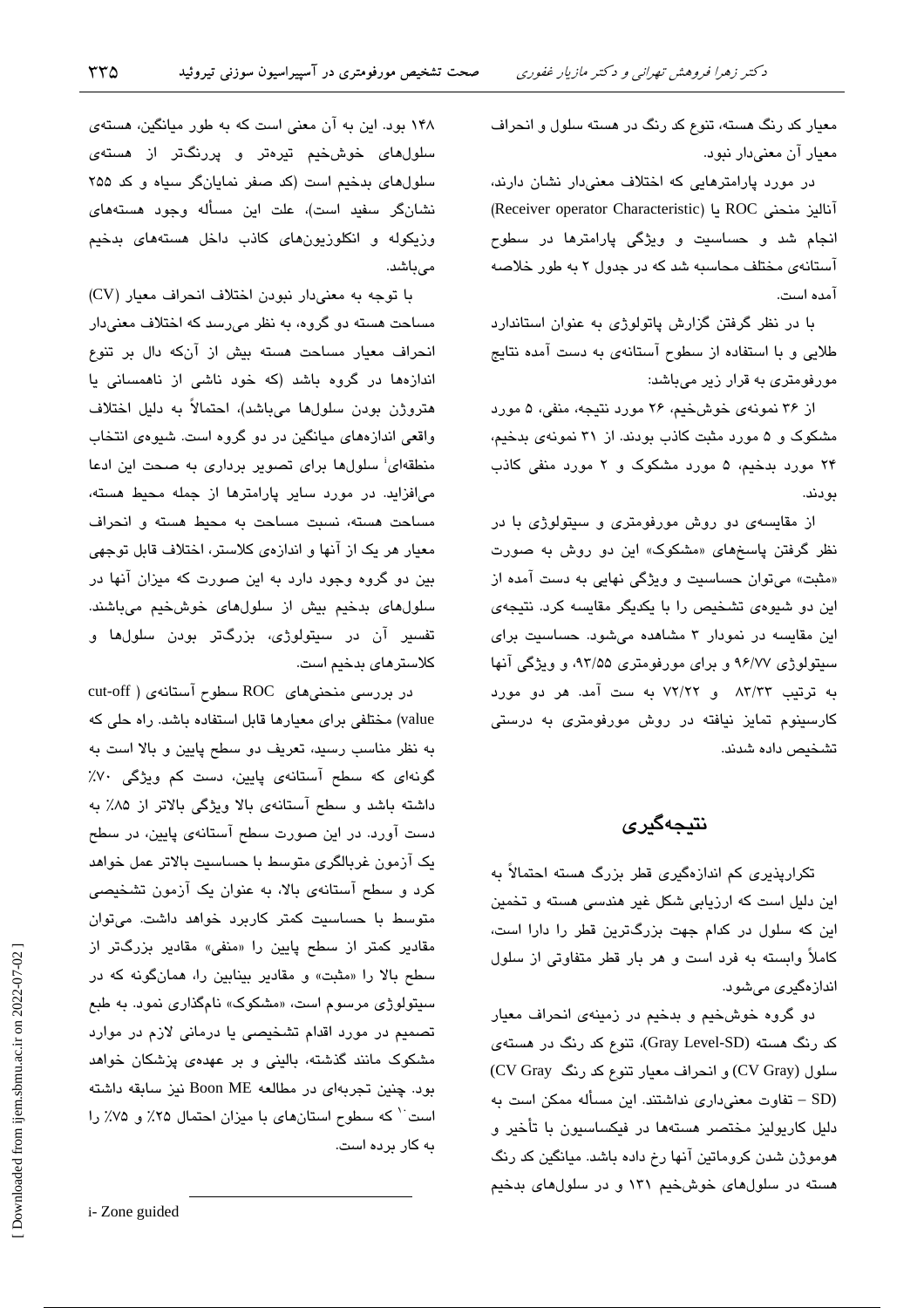مقادیر به دست آمده از این روش در مطالعهی حاضر در سطرهای اول و سوم هر پارامتر جدول ۲ مشاهده می شود که حساسیت تا ۹۴/۰۳٪ بالا رفته است. این حساسیت برای متغیرهای کد رنگ (Gray Level)، ضریب انحراف معیار کد رنگ، انحراف معیارهای محیط و مساحت هسته و انحراف معيار نسبت مساحت به محيط هسته پايين است و عدم استفاده از این پارامترها را توصیه میکند.

پارامترهای محیط هسته، مساحت هسته و نسبت مساحت به محیط هسته حساسیت (۹۴/۰۳٪) و ویژگی (۷۱/۶٪) برابری نشان میدهند. در بررسی این موضوع مشاهده شد که پاسخ هر سه پارامتر با هم همخوانی دارد و هیچیک بر دیگری برتری ندارند (نمودار ۱). در مقام چهارم اندازهی کلاستر با حساسیت ۸۹/۵۵٪ قرار داشت.



نمودار ١- نتايج مورفومتري

همانگونه که در مقدمه بیان شد، سطوح آستانه در هر مؤسسه متفاوت است و بستگی به روش فیکساسیون اسلاید

و روش کالیبراسیون نرمافزار دارد. از این رو مقایسهی نتایج با مطالعههای دیگر بی فایده خواهد بود. با این وجود حساسیت و ویژگی مورفومتری در مطالعهی حاضر (۹۳/۵۵ و ۷۲/۲۲) در مقابل مطالعهی ناگاشیما^ (۸۵ و ۸۲/۵) و فراسو لداتے (۵۷/۵ و. ۵۷/۱) امدو ار کنندہ است.

با در نظر گرفتن سطوح استانهای که شرح داده شد در این بررسی از ۳۶ نمونهای که در پاتولوژی تشخیص خوشخیم داشتند ۲۶ مورد منفی، ۵ مورد مشکوک و ۵ مورد مثبت کاذب بودند، که پژوهشگران در مقایسهی نتایج پاتولوژی به این نتیجه رسیدند که از ۵ مورد مثبت کاذب، ۴ مورد مربوط به آدنوم هورتل و یک مورد مربوط به آدنوم فوليکولر بودهاند که میتوانند مربوط به سايز بزرگ هسته و عدم در نظر گرفتن نسبت هسته به سیتوپلاسم به عنوان یک .<br>پارامتر به دلیل نامشخص بودن حدود سیتوپلاسم*ی* باشد. موارد مشکوک نیز گزارش پاتولوژی گواتر آدنوماتو ھىيرپلاستىك داشتند.

۳۱ موردی که گزارش پاتولوژی آنها بدخیم بود از این روش ۲۴ مورد مثبت، ۵ مورد مشکوک و ۲ مورد منفی گزارش شدند. در این گروه نیز پژوهشگر، پس از مقایسه دریافتند ۲ مورد کارسینوم آناپلاستیک جزو موارد مثبت بوده است، و ۵ مورد مشکوک و ۲ مورد منفی موبوط به کارسینوم پاپیلری با تغییرات هستهای خفیف بوده است. در این مطالعه کارسینوم فولیکولر یافت نشد.

حساسیت و ویژگی مورفومتری در این بررسی (۹۳/۵۵ و ۷۲/۲۲) میباشد که در مقایسه با تفسیر سیتولوژی به روش مرسوم (۹۶/۷۷ و ۸۳/۳۳) هر چند برتری نشان نمیدهد ولی کاملاً امیدوار کننده است.

با اصلاح روشهای فیکساسیون و رنگآمیزی (استفاده از روش فلوژن<sup>:</sup> به جای پاپانیکولائو) و همچنین کالیبراسیون دقیق دستگاه با استفاده از فیلترهای ویژه میتوان بروز خطا در اندازهگیری را به حداقل رساند. همچنین با تمهیدات فوق علاوه بر استفاده از پارامترهای مذکور شده میتوان با استفاده از یارامتر نسبت هسته به سیتویلاسم (N/C Ratio) در مطالعههای آتی موارد مشکوک، مثبت کاذب و منفی را به حداقل رساند و در نهایت این ابزار میتواند در کنار سپټوپاتولوژي به عنوان يک غربالگر به کار گرفته شود.

Downloaded from ijem.sbmu.ac.ir on 2022-07-02

i-Feulgen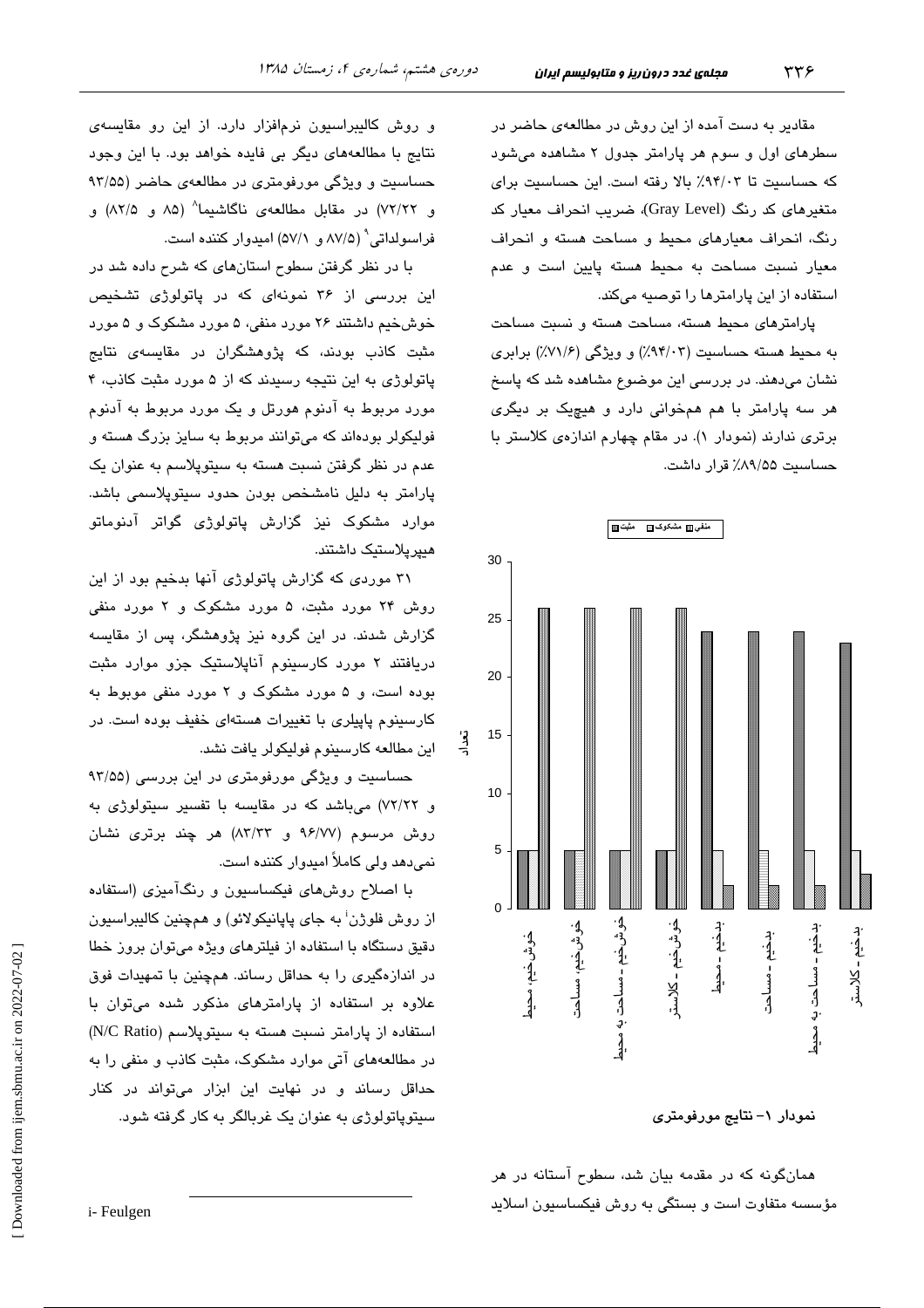## **References**

- 1. Ball PJ, van der Valk P, Kurver PH, Lindeman J, Meijer CJ. Large cell lymphoma. II. Differential diagnosis of centroblastic and B-immunoblastic subtypes by morphometry on cytologic preparations. Cancer 1985; 55: 486-92.
- 2. Veith FT, Brooks JR, Grigsby WP, Selenkow HA. The nodular thyroid gland and cancer: a practical approach to the problem. N Engl J Med 1964; 270: 431-6
- 3. Cole WH, Majarakis JD, Slaughter DP. incidence of carcinoma of the thyroid in nodular goiter. J Clin Endocrinol Metab 1949; 9:1007-11.
- 4. Hamberger B, Gharib H, Melton LJIII, Goellner JR, Zinsmeister AR: fine needle aspiration biopsy of the thyroid nodules: impact on thyroid practice and cost of care. Am J Med 1982; 73: 381-4
- 5. Halbauer M, Medvedec M, Tomic BH, Dodig D. Computer-assisted image analysis in differential diagnosis of hyperplastic and neoplastic follicular nodules of the thyroid. Dept Nucl Med Radiat Protect, Univ Hosp Zagreb, Polyclinic For Thyroid Disease,

Zagreb, Croatia; On 14th International Congress of Cytology, held in Amsterdam, Netherlands 2001.

- 6. Wright RG, Castles H, Mortimer RH. Morphometric analysis of thyroid cell aspirates. J Clin Pathol 1987; 40: 443-5.
- 7. Luck JB, Mumaw VR, Frable WJ. Fine needle aspiration biopsy of the thyroid. Differential diagnosis by videoplan image analysis. Acta Cytol 1982; 26: 793-6.
- 8. Nagashima T, Suzuki M, Oshida M, Hashimoto H, Yagata H, Shishikura T, et al. Morphometry in the cytologic evaluation of thyroid follicular lesions. Cancer 1998; 84: 115-118
- 9. Frasoldati A, Flora M, Pesenti M, Caroggio A, Valcavi R. Computer-assisted cell morphometry and ploidy analysis in the assessment of thyroid follicular neoplasms. Thyroid 2001; 11: 941-6.
- 10. Boon ME, Lowhagen T, Cardozo PL, Blonk DI, Kurver PJ, Baak JP. Computation of preoperative diagnosis probability for follicular adenoma and carcinoma of the thyroid on aspiration smears. Anal Quant Cytol 1982; 4: 1-5.